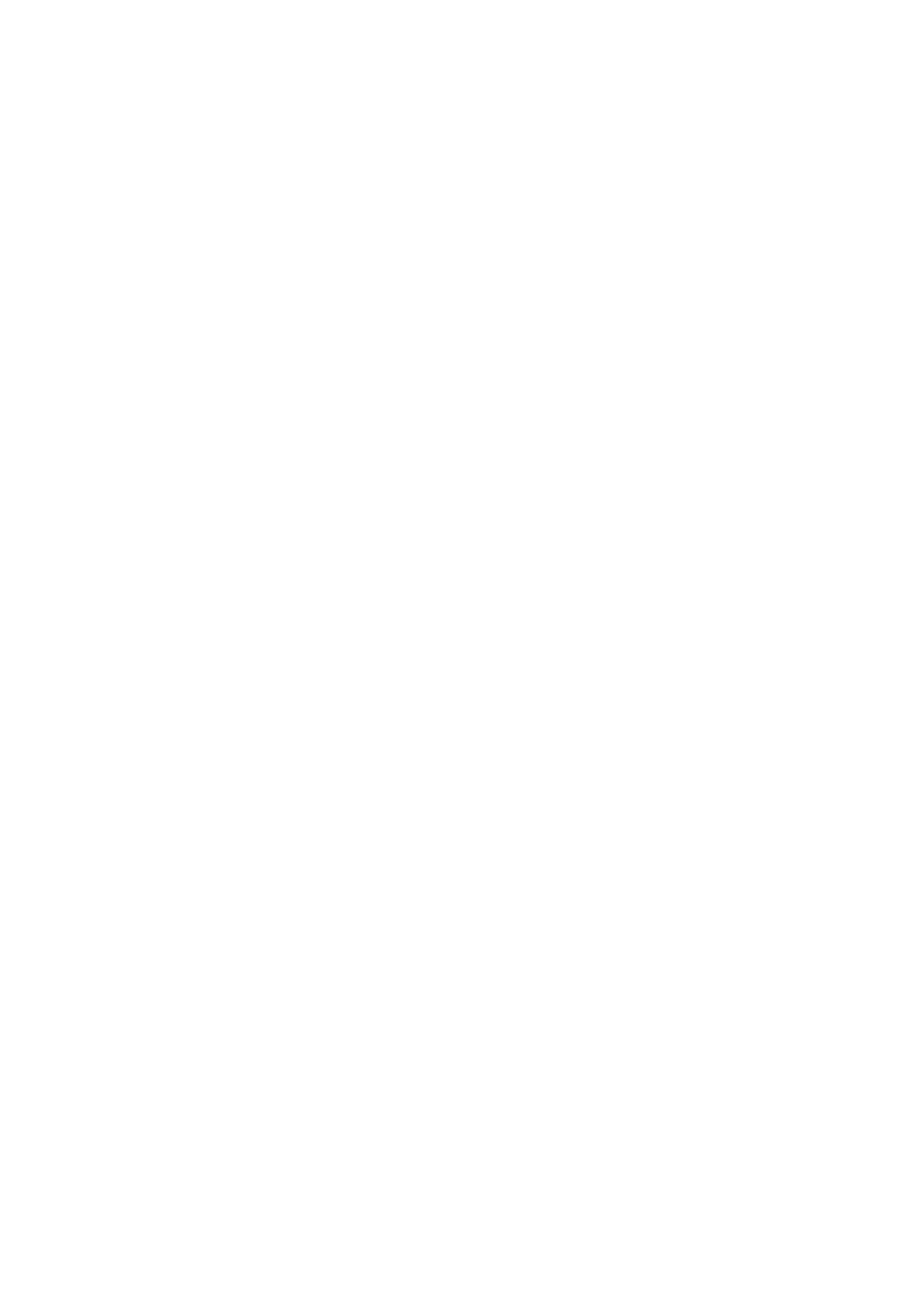# **AGENDA**

# Page Nos.

### **Remote Meeting Details**

This meeting will be held in a remote manner in accordance with the Local Authorities and Police and Crime Panels (Coronavirus) (Flexibility of Local Authority and Police and Crime Panel Meetings) (England and Wales) Regulations 2020.

The meeting will be live streamed on the Council's social media platforms to enable access for the Press and Public.

- 1. Apologies for Absence
- 2. Declarations of Interest by Members and Officers and as to the Party Whip
- 3. Declaration of any Intention to Record the Meeting
- 4. Minutes of meeting held on 18 January 2021 5 15
- 5. Sherwood & Newark Citizens' Advice Annual Performance Report 2019-20 *The Chief Officer of Sherwood & Newark Citizens' Advice, Jackie Insley, will be in attendance at the meeting to present the report to the Committee.* 16 - 27
- 6. Chairman's Report
- 7. Forward Plan April 2021 to March 2022 28 29

# **Part 1 - Items for Decision**

| 8.  | Homelessness Prevention Grant - Strategy and Project Delivery                              | $30 - 41$  |
|-----|--------------------------------------------------------------------------------------------|------------|
| 9.  | Review of Customer Access Service Opening Hours                                            | $42 - 43$  |
| 10. | Review of the Anti-Social Behaviour Policy                                                 | 44 - 58    |
| 11. | Proposal for Public Space Protection Orders - Newark Town Centre and Sites<br>in Balderton | $59 - 75$  |
| 12. | Health and Safety Annual Report                                                            | 76 - 84    |
| 13. | Social Housing White Paper "The Charter for Social Housing Tenants"                        | $85 - 90$  |
| 14. | Customer Journey - Tenant Engagement Review Update                                         | $91 - 97$  |
| 15. | <b>Gas Servicing Access Arrangements</b>                                                   | $98 - 104$ |

### **Part 2 - Items for Information**